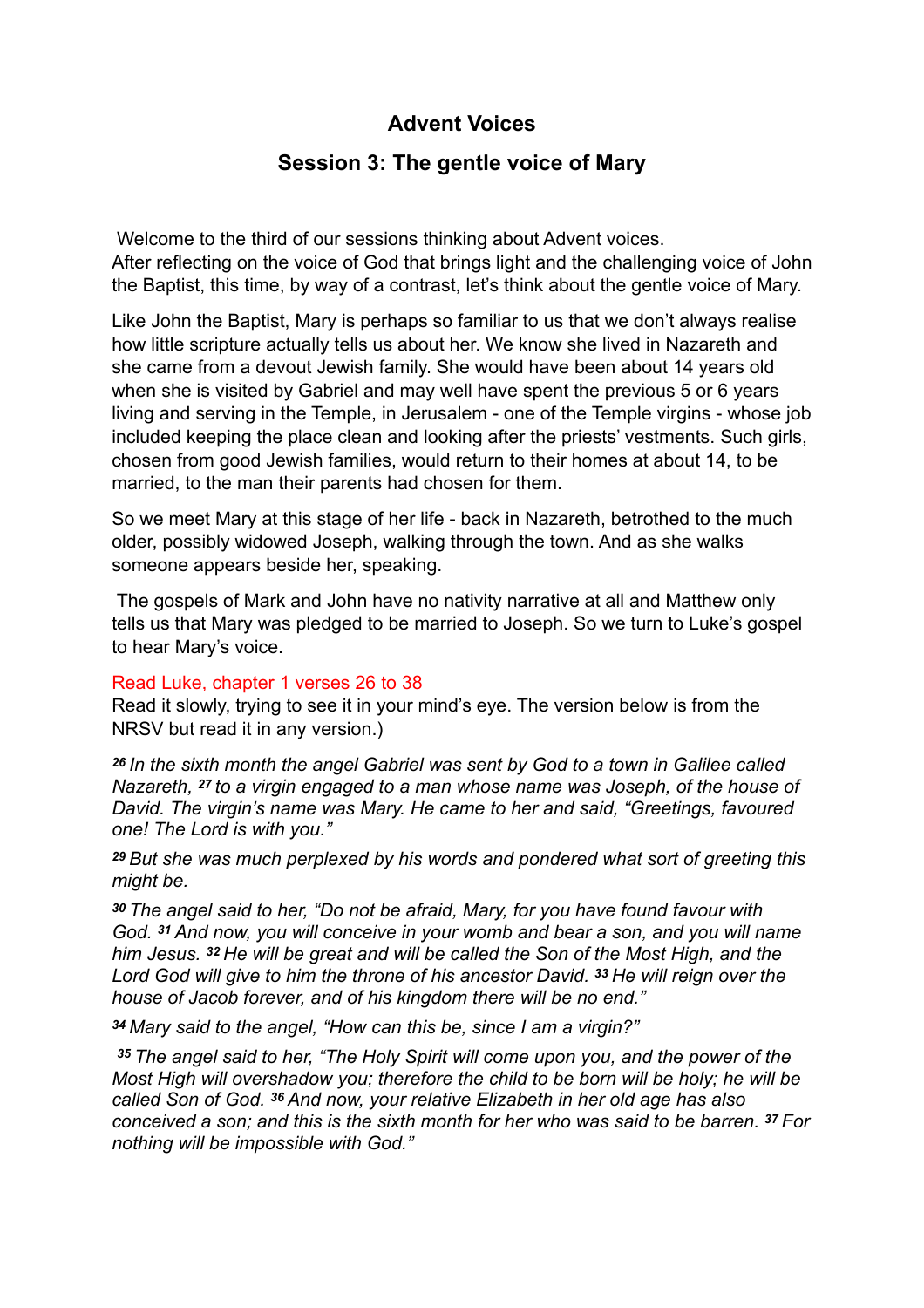*<sup>38</sup>Then Mary said, "Here am I, the servant of the Lord; let it be with me according to your word." Then the angel departed from her.*

It's a very familiar account and a passage that is often read with an eye to the continuing story – what happens next – and in our haste to get to the Christmas story, the birth of Jesus, the angels, the shepherds, we may race past this event. But tonight let's stay with Mary and hear her voice.

To say this is an interesting encounter is a massive understatement! (It's probably the most sustained encounter between a heavenly and a human being since Abraham conversed with (the trinitarian!) God – the three men, recorded in Genesis 18.)

But back to Luke … and I think that in the same way we are surprised how little we are actually told about Mary, we can miss the fact that, according to Luke, Mary only speaks twice in the whole encounter.

Gabriel drops his bombshell – and Mary asks "How can this be? Since I am a virgin"

Gabriel tells her – and Mary replies, "I am the Lord's servant. May your word to me be fulfilled."

There is so much we don't know – including how long it took for Mary to give her response! But let's think about the first thing she says.

It's a question – and a very reasonable one! She knows that what Gabriel tells her is beyond the human order of things so she questions. And she receives an answer.

Let's think for a few moments about the times we have questioned God.

Why is this happening God? What are you doing? Why are you not doing anything?

How have we come before God with our questions? How have we framed them? What has been the state of our heart as we have questioned God?

A few moments to remember the times we have questioned God… and talk to God

### about our memories

We have a clue to the state of Mary's heart as she asked her question, in the second thing she says:

"I am the Lord's servant. May your word to me be fulfilled."

"I am the Lord's servant". Mary's understanding of who she is, is that she exists in a distinct relationship to God.

Not "I am Mary, a girl from Nazareth", not even "I am a good Jewish girl, one of God's chosen people, a child of God" ... but "I am the Lord's servant"

So how do we think of ourselves? …And how does this affect our conversations with God? Let's take some time in silence to think about that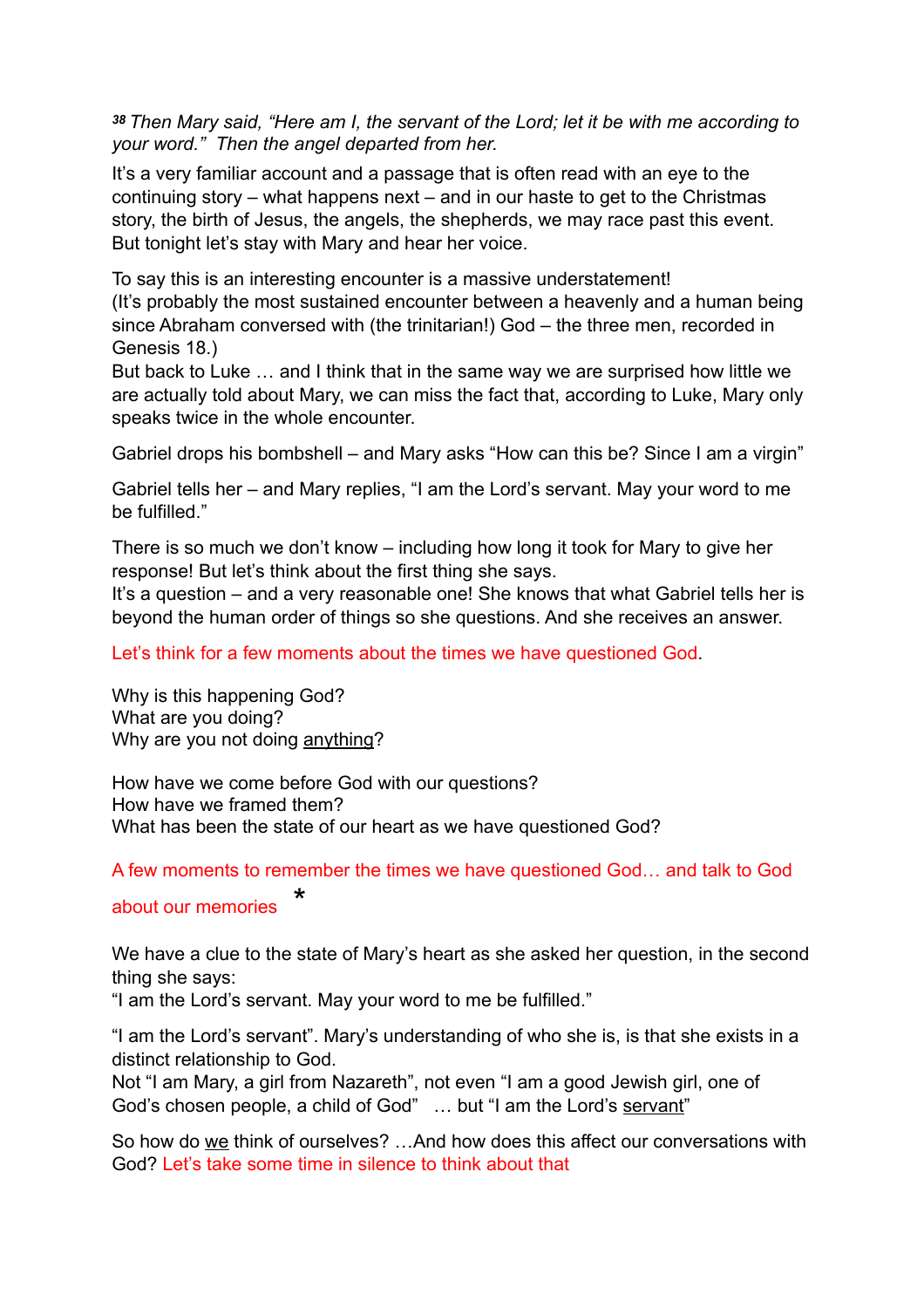Mary questions God: How can this be true? How can this happen? But this is asked in humble acceptance that God is God – able to do things beyond the confines of human experience. And it is asked in complete submission to the purposes of God.

If Luke's description of this encounter was portrayed on screen, Mary would not have many lines to learn! In writing his gospel, Luke describes Gabriel's invitation and Mary's swift acceptance.

But from what we know of God's generosity in never forcing decisions on us but giving us choice, God's invitation to Mary – indeed God's whole plan for the salvation of the world – was not a fait accompli. Early Christian writers describe heaven "holding its breath" waiting to hear Mary's response.

And in just seven words, Mary's voice opens the gates of salvation…

Now let's think about this second time we hear Mary's voice and what she says.

After her visit to Elizabeth, and Elizabeth's recognition that God has blessed Mary, Mary's voice peals out in praise and worship.

### *46 And Mary said,*

*"My soul magnifies the Lord,*

- *47 and my spirit rejoices in God my Saviour,*
- *48 for he has looked with favour on the lowliness of his servant. Surely, from now on all generations will call me blessed;*
- *49 for the Mighty One has done great things for me, and holy is his name.*
- *50 His mercy is for those who fear him from generation to generation.*

*51 He has shown strength with his arm; he has scattered the proud in the thoughts of their hearts.*

- *52 He has brought down the powerful from their thrones, and lifted up the lowly;*
- *53 he has filled the hungry with good things, and sent the rich away empty.*
- *54 He has helped his servant Israel,*
- *in remembrance of his mercy,*

*55 according to the promise he made to our ancestors,*

 *to Abraham and to his descendants forever."*

Apart from the odd verse dropped into later parts of the gospels. Mary's voice is heard only once more, in the words we have come to know as The Magnificat – her song of praise to God

If you can, play an online recording of Bach's Magnificat, at least tracks 1-3. And as you listen, hear the voice of Mary, overwhelmed in awe at how wonderful, how amazing God is! How amazing it is that God has chosen to bless the lowliest of God's servants! – and how God's action, not Mary's, will result in wider blessing, for Mary and for God's people.